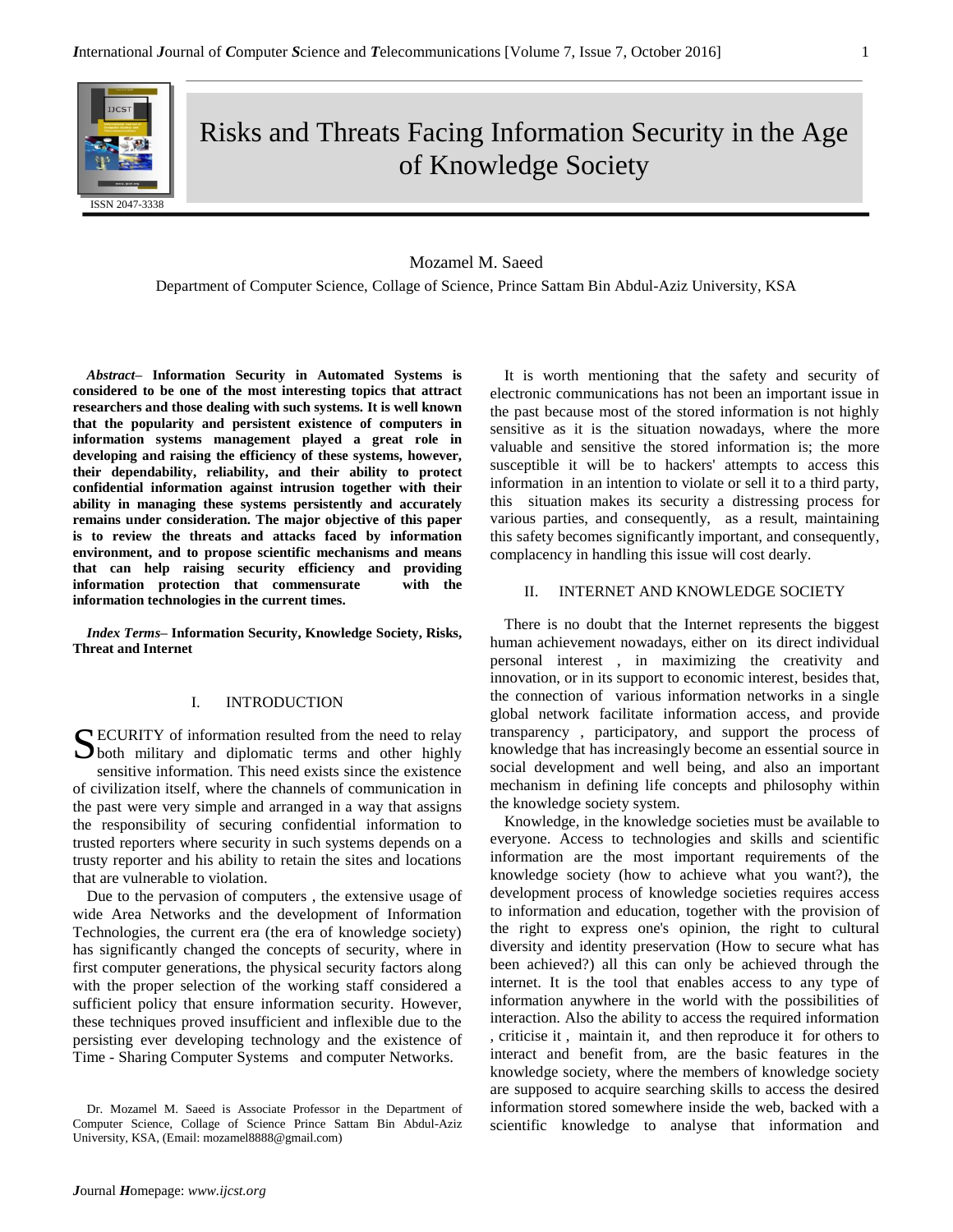extracting the most beneficial part of it and display it to be used by interactive users of the Internet.

The process of sharing information with others over the internet requires providing security measures to protect this information. The process of achieving Internet security based on three main aspects: network security, applications security, and systems security, each of which involves rules and requirements that differ from the other, besides, the security systems within the three aspects should be integrated with each other in order to achieve the required security as they generally communicated and connected with general security levels such as physical security, personal security and managerial security, etc.

## III. MAJOR INFORMATION PROCESSES RELATED TO INFORMATION SECURITY

The Processes of managing information within systems environment, processing technologies, communicating and exchanging of information that concerned with information security varied greatly, however, the main processes could be identified as follows:

#### *A) Information Classification*

Information classification is a major process for constructing any system or any information related activity. The classification differs according to the enterprise under research, e.g. information might be classified into five levels: general information, restricted, confidential, highly confidential and personal information, more or less degrees can also be defined in accordance with the nature of the information.

#### *B) Documentation*

The information processes require adoption of a written documentation for registering the system security architecture and all processing and exchange methods and their components. Basically, the documentation is exceptionally required for the definition and authorization system, for classification of information, and application systems. In the context of security, the documentation requires a written and documented security strategy or policy, together with plans to handle various threats and incidents, the stakeholders and their responsibility, recovery plans, risk management and emergency plans related to the system when facing a threat.

### *C) Administration and Personal Responsibilities*

Basically, Information security staff responsibilities and tasks definition started with the perfect selection of well qualified knowledgeable persons who possess both theoretical and practical knowledge, and realize that the practical qualification requires constant on-going training and is not limited to his basic skills. Generally, the administrative or organizational tasks consist of five primary factors or sets: risk analysis, policy or strategy development, security plan development, development of technical security architecture, and the implementation of plans and strategies.

It is essential to realize that the success of the administrative or collective duties depends on the awareness

of all administrative stakeholders about their technical and administrative responsibilities, the security plan and obligations, in addition to the enterprise commitment in considering security as an issue that should be firmly regarded by all, and everyone should react according to his obligations towards the enterprise.

The organization should develop adequate guidance concerning personal or users level to ensure general and accurate public awareness about security issues, it is even recommended to establish security culture concept among the employees that should be divided between the necessity of adhering to ethical utilization of the technology and the required actions when noticing any defect, and it should also define what is required from the users regarding what action is allowed and what is restricted when using various technical means.

#### *D) Identification and Authorization*

Access to computer systems, databases and information sites in general, can be restricted by different identification methods that recognize the user and determine the domain used; this is known as Identification and Authorization Systems. Identification or Identity is a two – step issue; the first step is to identify the user and the second is to accept the identification method, this is known as identity verification.

Identification methods differ according to the technology being used, they are the same security methods used to access information or services in systems, networks or electronic enterprises sectors, which could generally be divided into three types:

- **Something owned by somebody, such as identification** card.
- Something known by somebody, such as passwords, a symbol, or personal number, etc.
- Something related or connected with one's personality as a part of his body, such as fingerprint, eye print or voice print, etc.

The most dominant authentication method is the one that combines all these methods in a way that doesn't affect the simplicity and effectiveness of the authentication process itself. Whatever identification method followed by authentication process, will be subjected to a security and security guidance that should be seriously handled. Passwords, which are the most popular methods- for example, require a deliberate policy regarding their length, components, avoiding words that could be easily guessed or detected, together with the users pledge to preserve the authenticity and refrain its disclosure.

Whenever a suitable identification method used to access a certain system is determined, and whenever the identification and confirmation process is verified, the next stage is to authorize the user domain-which is known as Authorization to use a certain information sector within the system; this process is related to the Access Control System.

# *E) Logging*

Computers - in general - contain a certain type of records that reveal system usage, its software, and its access; these are known as Performance Records or System Access Records.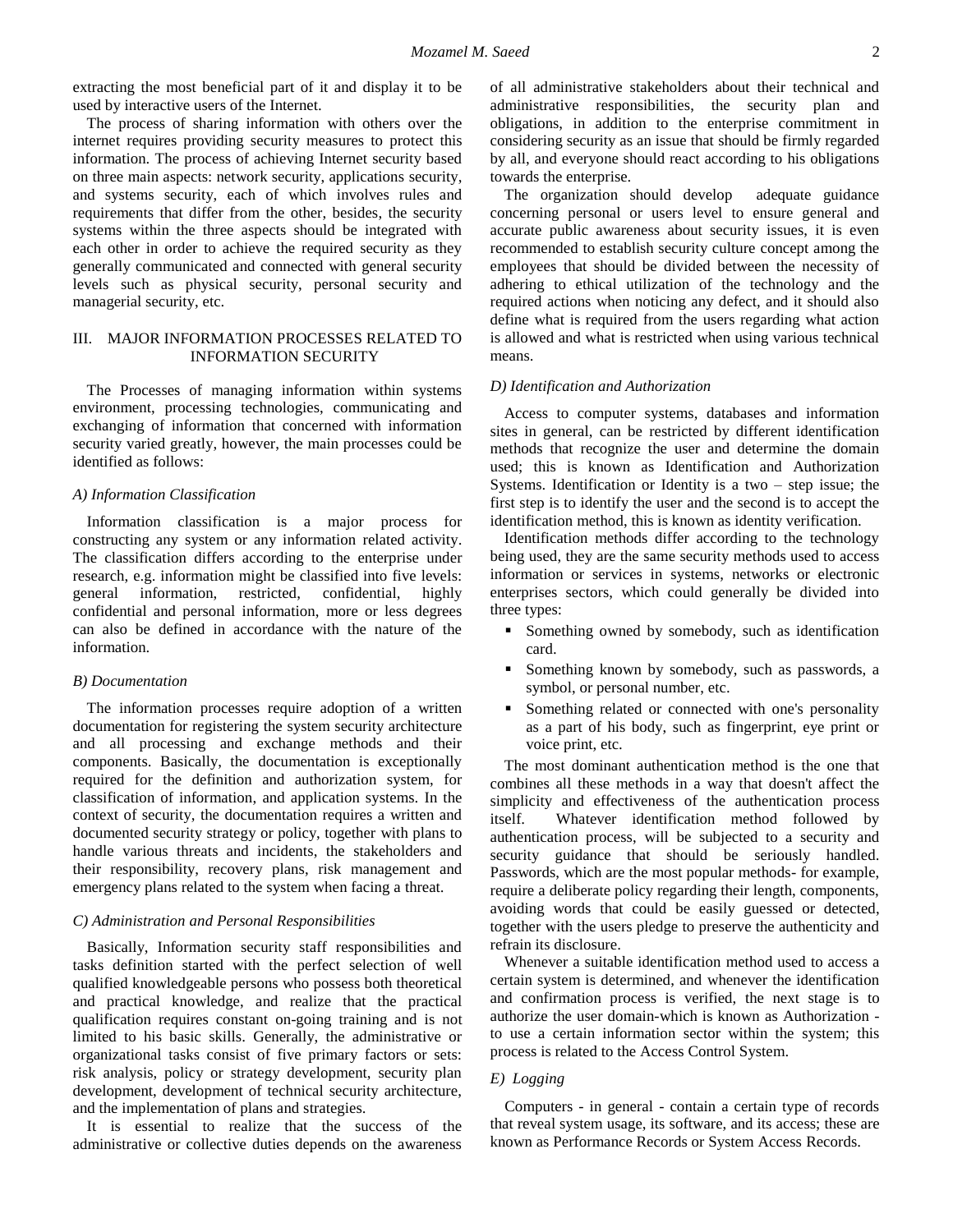Performance records constitute exceptional importance in the event of multiple users, specifically in the case of multi– user systems, and in this particular case; there is more than one type of performance records and usage documentations. Performance records also vary in terms of type, nature and purpose, where there are historical records, performance records, security records, temporary records, exchange records, system records, database and applications records, and maintenance records or what is known as technical issues records, etc. Generally, performance records role is to identify user, time, place, and the nature of the activity (its content) and any other related information.

## *F) Back-up*

Backup is the process of creating an additional copy of the stored data onto a storage media either inside or outside the system. The storage processes are subjected to specific predefined, written and documented rules that are required to ensure the unification of storage standards and the protection of backups.

Storage timing, backup copies protection, numbering and data processing system, data retrieval and usage, location of storage and its safety, together with the encryption of copies that contain private and confidential data, considered to be key issues that necessitate the adoption of clear standards in this regard.

# *G) Technical Security Means and Intrusion Prevention System*

In computers and Internet environment, there are various technical security measures that should be applied and different purposes and domains used. In a previous section we dealt with identification and documentation matters, such as passwords and other identification methods. In addition to these methods, Firewalls, cryptography, Access Control Systems, Intrusion Detection Systems (IDS), and Antivirus software, became increasingly important, although they do not represent security methods used, however, they considered as additional components to the previously mentioned Identification and Documentation means which are considered the most significant technical security systems.

#### *H) Incident Handling System*

Regardless of the size of technical security methods used, and standards and procedures deployed, there must be an integrated system for dealing with risks, incidents and attacks, which is considered a prime requirement for enterprises, i.e. banks and financial institutions.

It is worth mentioning that dealing with incidents is an integrated process that relates to an on-going gradual performance which is subjected to predetermined accurately adopted rules. And whenever incidents are being treated as an incident that is just originated during an accident, we will be faced with a state of deficit that represents one of the security system weakness factors.

Components, phases and steps used to deal with incidents differ from one organization to another, depending on various factors related to the nature of the dangers shown by Risk Analysis process and what is demonstrated by security strategy deployed by the enterprise, and also depending on the system under question, and whether we're discussing closed or open computer systems, databases or networks or a combination of both , or whether we're discussing an ad hoc service system or public services via private or international network if the international application depending on the role of the application in question.

## IV. PATTERNS AND LEVELS OF INFORMATION **SECURITY**

There are four patterns and levels of security information summarized as follows:

## *Physical Protection:*

It includes all preventive means that prevent access to information system and its databases, such as locks, barriers and bunkers and other means of physical protection that block access to sensitive devices.

### *Personal Protection:*

This protection mean associated with the staff working on the specific technical system in terms of providing identification means specified for each, and provide training and rehabilitation for those handling security methods, as well as the awareness of security issues and the risk of information attacks.

#### *Administrative Protection:*

This regards the administrative control over information system management such as external or foreign software control, investigation for security violation matters, supervision and follow-up for censorship activities, in addition to undertaking surveillance activities within upper levels, including external subscription control issues.

## *Knowledge Protection:*

It is used to control reproduction of information and the destruction of sensitive sources of information when deciding to demolish them.

The primary purpose of these patterns and levels is to reach supreme system protection, which a desirable goal for all enterprises.

### V. RISKS AND ATTACKS RESOURCES IN INFORMATION ENVIRONMENT

Risks and attacks in information environment target four basic sites that constitute information technology components in its latest manifestations, these sites are namely:

### *Devices:*

Devices refer to all physical equipment and tools that composed systems, such as monitors, printers and their internal components and the physical storage media etc.

## *Software:*

These are instructions arranged in a particular format for carrying out a specific task; it is either autonomous or stored within the system.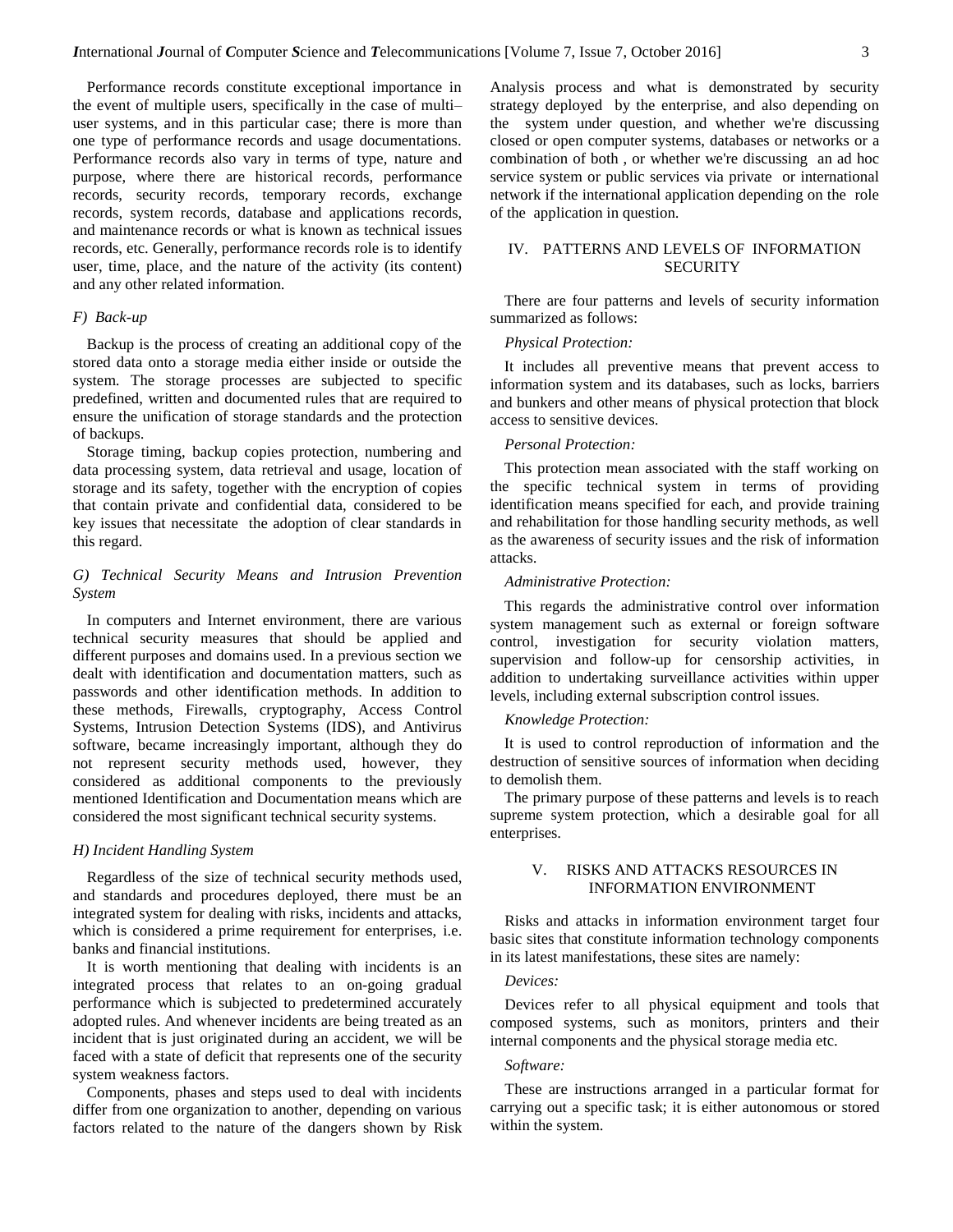### *Data:*

Data is the systems foundation and a major target for computer crimes, it includes all input data and retrieved information after being processed. It includes - in its broader sense - software stored within the system. Data might be in an input or output form, stored or exchanged between networked systems, or it might be stored within the system or on storage media outside the system.

### *Communication:*

It includes communication networks that connect technical devices locally, globally or via domains, thus constitutes a bypass passage for system intrusion, and it also constitute an ambush of real danger.

Humans considered major threats resources, whether they are users or entrusted staff member who handles system technical tasks, whose realization of their authorization limits, the mechanisms to deal with the threat, and the reliability of supervision over their activities, considered key issues of the perfect security system, especially in business environment based on computerized systems and databases.

### VI. INFORMATION SECURITY RISKS

There are many risks encountered by information systems that can be summarized as follows:

### *Systems Breakthrough:*

Systems Breakthrough is an illegal access of computer system by an unauthorized person and conduction of unauthorized activities usually by editing application software, hacking confidential data, or destructing files, software, a system, or just for the sake of illegal usage. System breakthrough occurred in a traditional way; the intruder may impersonates an authorized person, or exploits system vulnerability, such bypassing control and protection procedures, or through gathering information from physical or intangible resources by exploring the facility garbage to retrieve passwords or system information, or via social engineering by accessing sensitive information sites, i.e. passwords or phone calls inside the system.

### *Authorization Rights Violation:*

This happened when an authorized person violates his legal right to access the system and obtain information without being granted access to. This risk is considered one of the internal dangers and misuse of the system by the facility staff, it might also be an external threat, such as guessing the password of an authorized person and exploiting a system weakness point by accessing the system as authorized person and consequently, conduct unauthorized activities.

### *Embedding of Weak Points:*

This risk is usually caused by embedding an entry mean into the system by unauthorized person or even by an authorized user who exceeds the limits granted to him to facilitate his future intrusion into the system.

### *Communication Interception:*

Without the need to hack the victim's computer, the offender could get confidential information that facilitates his future system breakthrough by simply intercept communication via communication points or their circles.

#### *Communication Intersection:*

Without hacking the system, the culprit, in this case, intersects the transferred data, edits it in a way that corresponds with the activity goal, by creating an intermediary system for the user to pass through and voluntarily provide this system with sensitive information.

# *Denial of Service:*

The authorized user in this case is prevented from accessing information or a service. The most prominent patterns of service denial is by sending huge volumes of [email](https://en.wikipedia.org/wiki/Email) to a specific address in an attempt to overwhelm the receiving [server](https://en.wikipedia.org/wiki/Server_(computing)) or by directing a large number of Internet addresses in a manner that hinders the fragmenting the sent packages and eventually leads to overcrowding of the server.

### *Denial of Action (Repudiation):*

The denial and repudiation of the sender or receiver of carrying out a certain action, such as to deny that he is personally not who sent the purchase order via the Internet. Lack of information security awareness within the organization.

*Lack of information security awareness within the organization.*

### VII. PREVENTIVE MECHANISMS AND METHODS OF INFORMATION AGAINST THREATS

There are a variety of proposed mechanisms and methods that protect against information threats that provide security protection; these can be summarized as follows:

### *Identification and Authentication:*

This method aims to ensure the identity, specifically when someone identifies himself; it aims to determine whether someone is, in fact, who he claimed to be. Therefore, identification is considered a defending mean against stealthy and disguise activities, hence, there are two types of identification the first is the personal identification and its most popular means are passwords, the second is identification of the source of the information as to identify the source of the message.

#### *Access Control:*

This method is used to defend against unauthorized access of information, communication and systems resources. The concept of unauthorized access includes the following situations: unauthorized use, unauthorized disclosure, unauthorized modification, unauthorized demolition, and unauthorized issuing of information and commands. Therefore, access control is a primary mean to ensure authentication.

### *Confidentiality:*

Confidentiality protects the information from disclosure to unauthorized parties. Generally, confidentiality means concealing information by encrypting or via other means, such as concealing its size, its amount or its destination, etc.